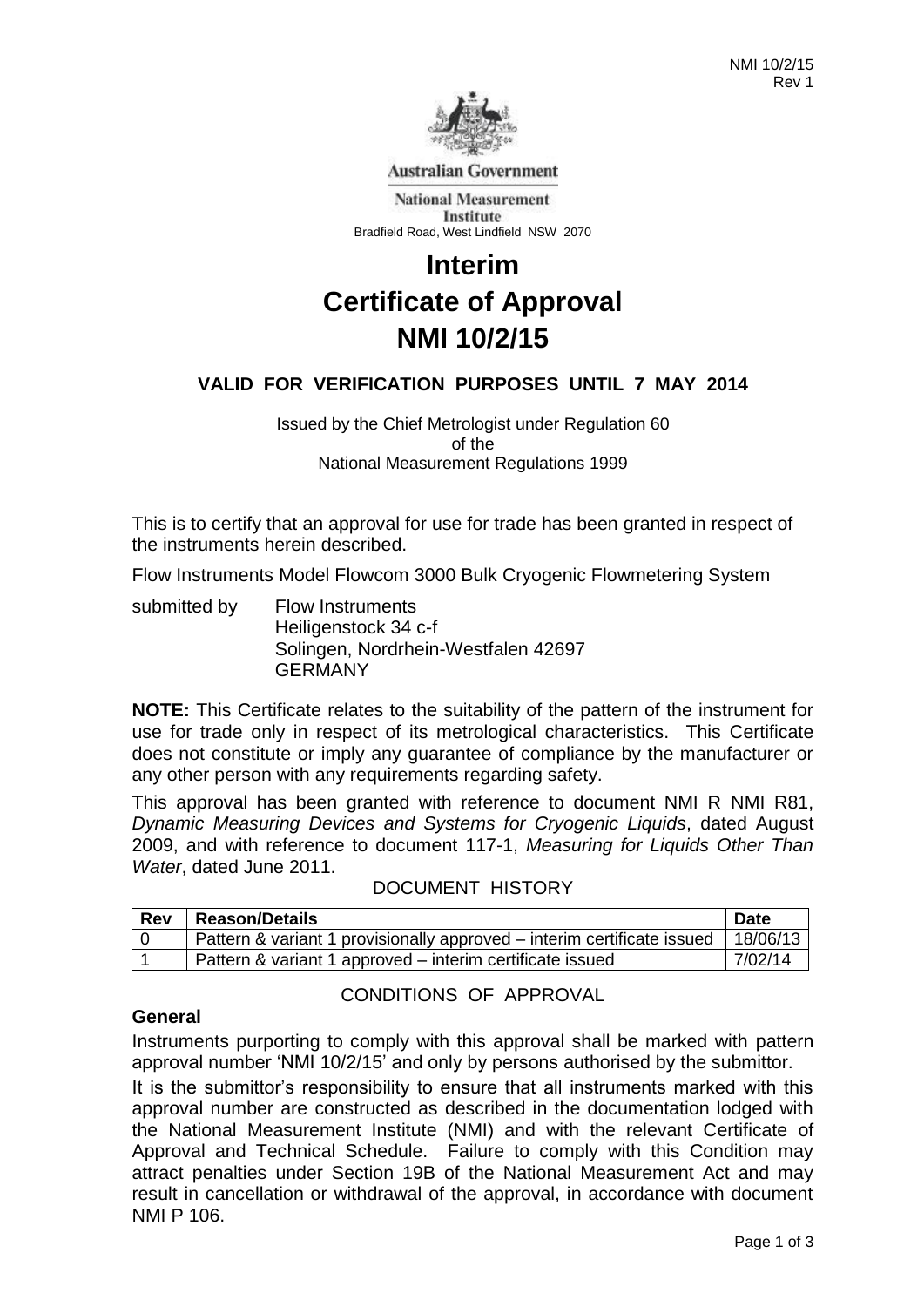# **1. Description of Pattern provisionally approved on 18/06/13 approved 7/02/14**

A Flow Instruments model Flowcom 3000 vehicle-mounted bulk flowmetering system for bulk metering of cryogenic products.

# **1.1 Field of Operation**

The field of operation of the measuring system is determined by the following characteristics:  $T \cap D \subset I$ 

|                                                                                                   | IABLE 1                                           |                                                                   |                                                                      |
|---------------------------------------------------------------------------------------------------|---------------------------------------------------|-------------------------------------------------------------------|----------------------------------------------------------------------|
| Product<br>(#1)                                                                                   | Temperature Pressure<br>Range<br>(K)              | Range<br>(MPa rel.)                                               | Density<br>Range<br>(kg/m <sup>3</sup> )                             |
| Liquid nitrogen (LIN)<br>Liquid argon (LAR)<br>Liquid oxygen (LOX)<br>Liquified natural gas (LNG) | 77 to 116<br>84 to 134<br>81 to 136<br>103 to 173 | $0.1$ to $3.0$<br>$0.1$ to $3.0$<br>$0.1$ to $3.0$<br>0.1 to 27.0 | 819.3 to 701.6<br>1407.8 to 1241.2<br>1142.0 to 1012.1<br>301 to 478 |

Minimum measured quantity, V*min* 500 kg (#2)  $\bullet$ 

| $\bullet$ | Maximum flow rate, Qmax   | 633 kg/min (#3)                    |
|-----------|---------------------------|------------------------------------|
| $\bullet$ | Ambient temperature range | $-25^{\circ}$ C to 55 $^{\circ}$ C |
| $\bullet$ | Accuracy class            | Class 2.5                          |

- (#1) The flowmeter is adjusted to be correct for the liquid for which it is to be verified as marked on the data plate.
- (#2) The calculator/indicator indicates the volume at least in 1 L or kg increments.
- (#3) Flow rates depend on the meter model and size, and the type of product.

# **1.2 Components of the Measuring System**

### **Supply Tank**

The supply tank is designed to maintain the cryogenic liquid within the temperature range specified for the product in its liquid state. An outlet is provided at the bottom of the tank leading to the inlet of the pump via an isolation valve.

### **Pump**

Either a positive displacement or centrifugal pump with integral or external pump by-pass valve is positioned as close as possible to the outlet of the supply tank with sufficient flow capacity to maintain the delivery within the flow rate range specified for the flowmeter.

### **Power Supply**

The instrument operates with a 9 to 35 V DC power supply.

### **Measurement Transducer**

The measurement transducer is either a Metering Section model CFI or model SWM flowmeter. A differential pressure is created in the metering section as a result of mass flow, and a differential pressure measurement converter changes the differential pressure into a 4-20 mA signal, which is changed into a digital signal by the calculator/indicator.

# **Temperature Transducer**

The temperature transducer is a PT100-Thermometer (100 ohms @ 0°C, –200°C to +85°C) connected as 4-wire. Alternatively, a temperature transducer with a 4 to 20 mA output may be used. The temperature transducer is fitted upstream of the flowmeter.